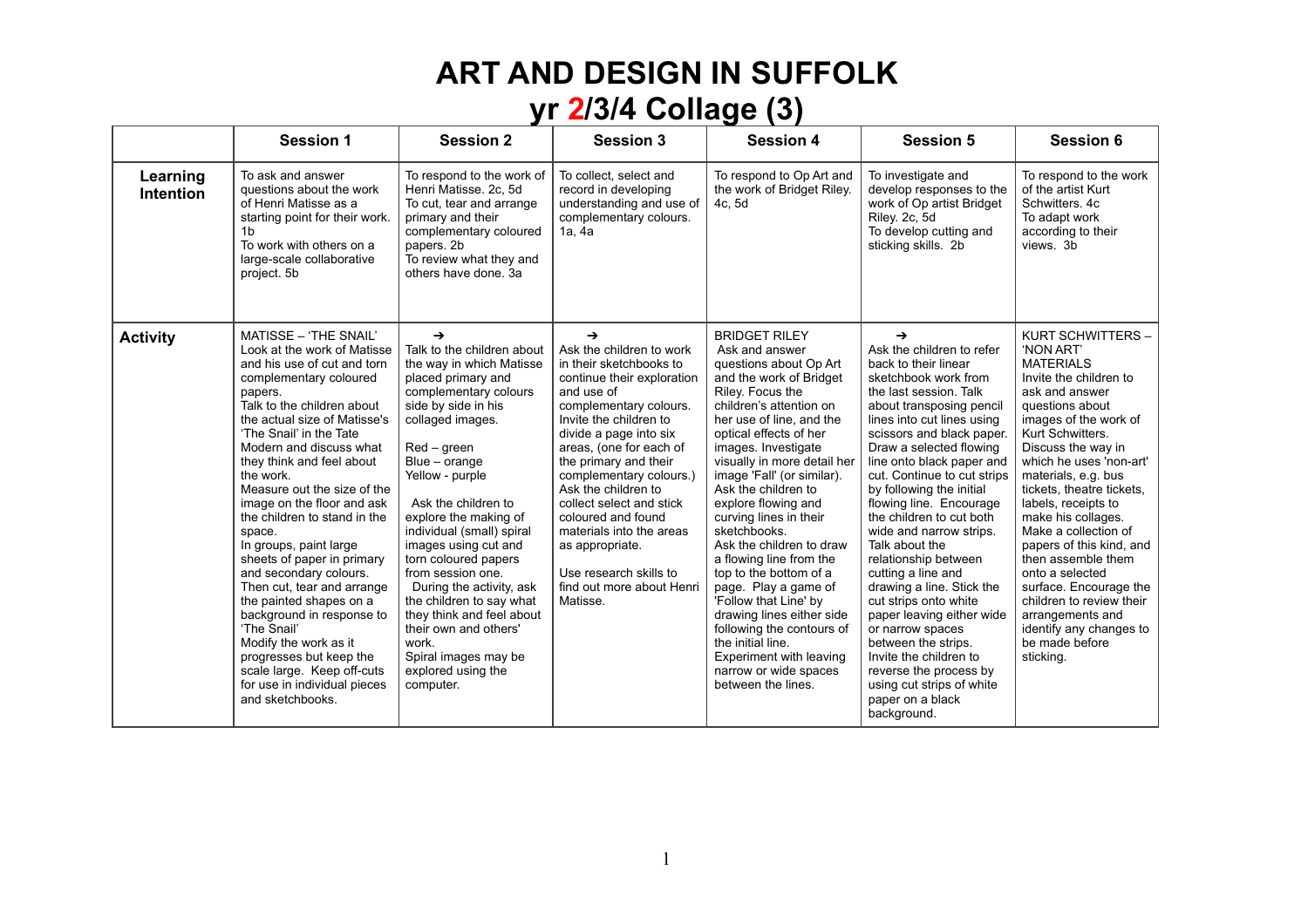## **ART AND DESIGN IN SUFFOLK yr 2/3/4 Collage (3)**

| Skills,<br>concepts,<br>knowledge and<br>understanding | Mixing primary colours to<br>make secondary colours<br>and beginning to<br>recognise and use<br>complementary colours.<br>Developing knowledge<br>and understanding of the<br>work of Matisse.<br>Working collaboratively<br>on a large-scale image. | Cutting and tearing.<br>Arranging primary and<br>complementary in<br>adjacent fashions.<br>Creating spiral forms. | Identifying and using<br>primary, secondary and<br>complementary colours.<br>Collecting, sorting,<br>selecting and sticking<br>materials. | Understanding and<br>exploring line as contour.<br>Experimenting with<br>following the contours of<br>lines.<br>Developing knowledge of<br>the work of Bridget Riley<br>and 'Op art'. | Developing an<br>understanding of<br>Bridget Riley's use of<br>line.<br>Developing ideas from<br>session 1 using<br>scissors as a 'drawing<br>tool'<br>Cutting wide and<br>narrow linear strips. | Developing an<br>understanding of the<br>use of 'non-art'<br>materials.<br>Adapting work as it<br>progresses.                     |
|--------------------------------------------------------|------------------------------------------------------------------------------------------------------------------------------------------------------------------------------------------------------------------------------------------------------|-------------------------------------------------------------------------------------------------------------------|-------------------------------------------------------------------------------------------------------------------------------------------|---------------------------------------------------------------------------------------------------------------------------------------------------------------------------------------|--------------------------------------------------------------------------------------------------------------------------------------------------------------------------------------------------|-----------------------------------------------------------------------------------------------------------------------------------|
| <b>Vocabulary</b>                                      | Complementary<br>Primary colours<br>Secondary colours<br>Cut<br>Torn                                                                                                                                                                                 | Spiral,<br>Arranging<br>Adjacent                                                                                  | Select<br>Sort<br>Shape<br><b>Divide</b>                                                                                                  | Line<br>Linear<br>Follow<br>Next to<br><b>Beside</b><br>Curved<br>Straight<br>Flowing                                                                                                 | Shape<br>Space<br>Narrow<br>Linear strips.                                                                                                                                                       | Non-art materials<br>Assemble<br>Surface                                                                                          |
| Curriculum<br>links                                    | Literacy - Speaking and<br>Listening                                                                                                                                                                                                                 | Literacy - Speaking<br>and Listening,<br>Numeracy - spirals                                                       | Literacy - Speaking and<br>Listening,<br>Science - materials.                                                                             | Literacy - descriptive<br>vocabulary,<br>Science - optical illusion.                                                                                                                  | Numeracy - shape and<br>space,<br>$D&T$ – cutting skills                                                                                                                                         | Numeracy - shape and<br>space.                                                                                                    |
| <b>Resources</b>                                       | White paper (approx 3m)<br>$sq.$ ),<br>Ready Mix paint,<br>Brushes,<br>PVA glue.<br><b>Henri Matisse</b><br><b>Tate</b>                                                                                                                              | Coloured paper off-cuts<br>from session 1.<br>PVA glue,<br>Paper.                                                 | Coloured papers etc.<br>Coloured fabrics etc.<br>PVA glue,<br>Sketchbooks divided into<br>six areas.                                      | Pencils.<br>Sketchbooks.<br><b>Bridget Riley</b><br><b>Tate</b><br><b>Google Images</b>                                                                                               | Black and white paper,<br>Scissors.<br>PVA glue.                                                                                                                                                 | Non-art materials.<br>e.g. Raffle tickets,<br>receipts etc<br>PVA glue.<br><b>Kurt Schwitters</b><br><b>Tate</b><br>Google Images |
| <b>Time</b>                                            | 1 hour                                                                                                                                                                                                                                               | 1 hour                                                                                                            | 1 hour                                                                                                                                    | 1 hour                                                                                                                                                                                | 1 hour                                                                                                                                                                                           | 1 hour                                                                                                                            |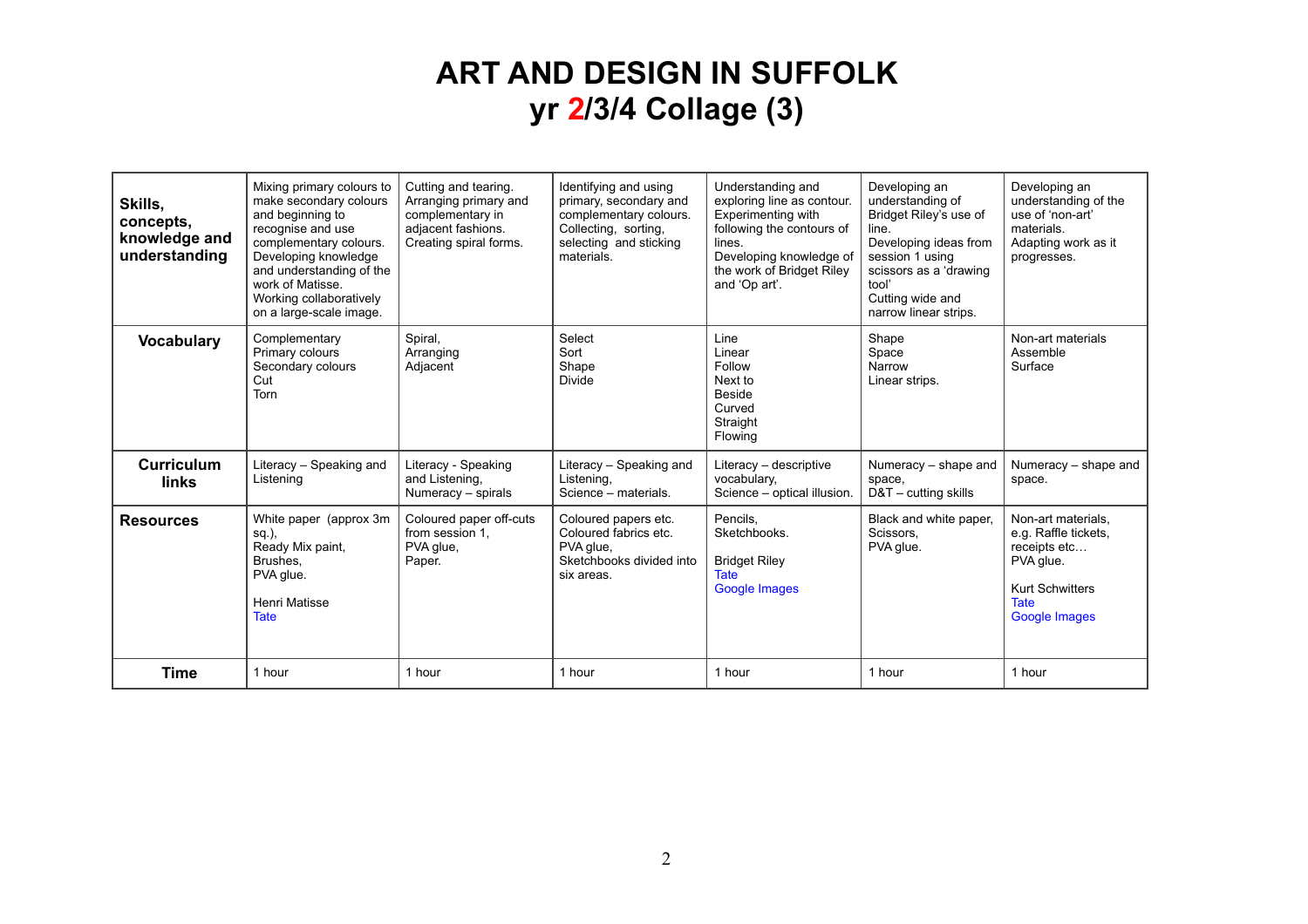## **ART AND DESIGN IN SUFFOLK yr 2/3/4 Collage (3)**

| <b>Expectations</b>                                                                                                                                                                                                                                 | <b>Names</b> | <b>Next Steps</b> |
|-----------------------------------------------------------------------------------------------------------------------------------------------------------------------------------------------------------------------------------------------------|--------------|-------------------|
| Some children will have made limited progress. They will be able touse<br>materials and collage processes to communicate ideas and talk about their own and<br>others' work. They will be able to work in response to images by well-known artists. |              |                   |

| Most children will be able toinvestigate and use collage materials and processes to<br>communicate ideas about line, shape and colour. Work with others to develop large-<br>scale responses. They will be able to say what they think and feel about their own and<br>others' work and suggest ways of improving their own work. | <b>YEAR 3 - COLLAGE UNIT</b> |
|-----------------------------------------------------------------------------------------------------------------------------------------------------------------------------------------------------------------------------------------------------------------------------------------------------------------------------------|------------------------------|
|-----------------------------------------------------------------------------------------------------------------------------------------------------------------------------------------------------------------------------------------------------------------------------------------------------------------------------------|------------------------------|

| Some children will have progressed further. They will be able to collect visual<br>and other information for their work; comment on similarities and differences between<br>their own and others' work, including that of well-known artists and adapt and improve<br>their own work. They will be able to work within a group to produce a large-scale image<br>and investigate and use materials and processes to communicate ideas and meanings. |  |
|-----------------------------------------------------------------------------------------------------------------------------------------------------------------------------------------------------------------------------------------------------------------------------------------------------------------------------------------------------------------------------------------------------------------------------------------------------|--|
|                                                                                                                                                                                                                                                                                                                                                                                                                                                     |  |